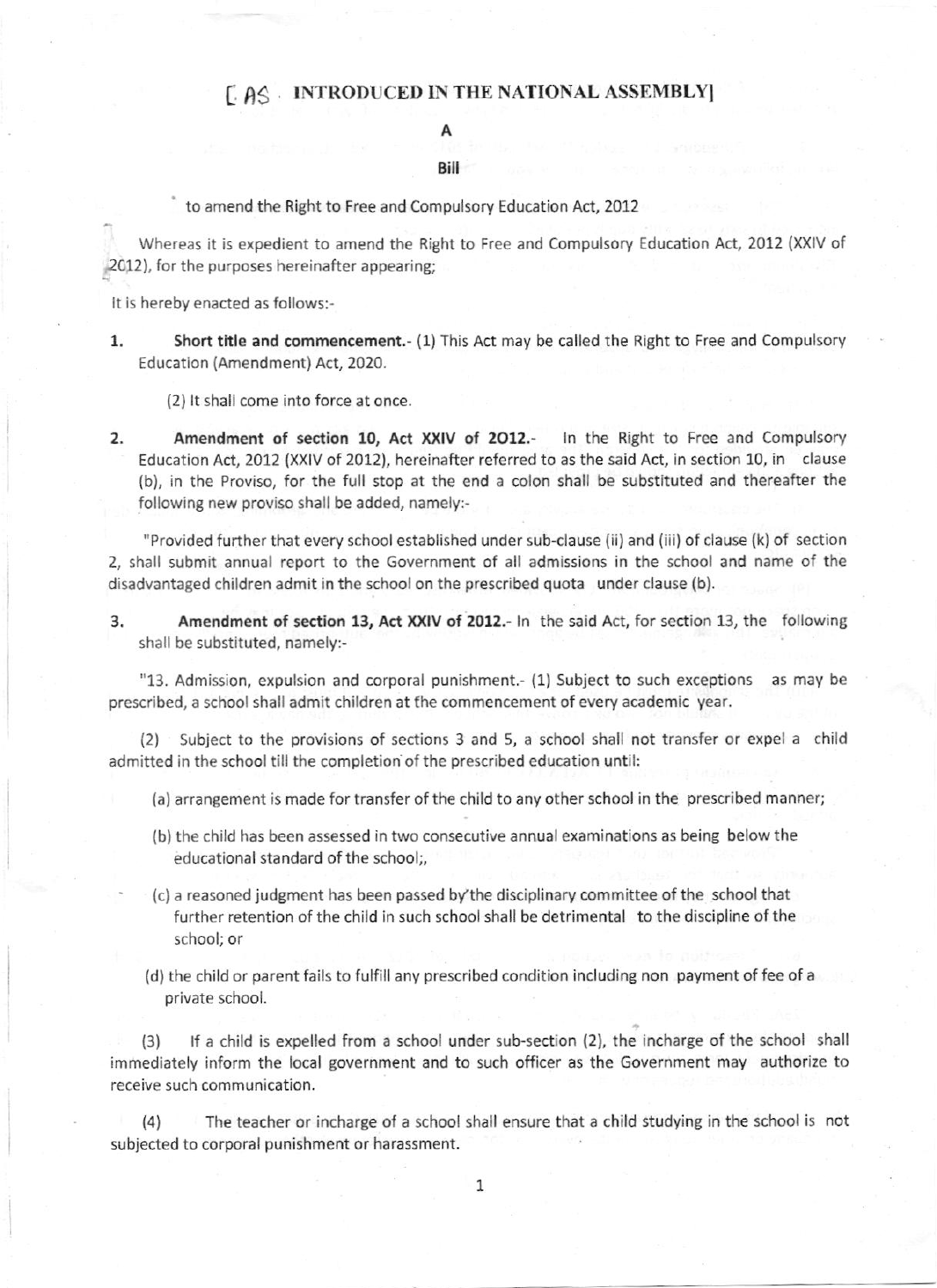(5) A person who contravenes any provision of this section shall be guilty of gross misconduct and shall be liable to disciplinary action under the law or contract of service of such person.".

4. Amendment of section 15, Act XXIV of 2012.- Inthe said Act, in section 5, after sub-section (4), the following new sub-sections shall be added, namely:.

"(5) class size of every school is forty to fifty children per teacher, however, class size may be increased to sixty to seventy pupils per teacher if there is a teacher aide.

Classroom size and land of the school should be appropriate as per requirements of necessary equipment.

(6) Furniture such as tables, chairs, shelves lockers and cabinets should be proportionate to children's sizes. Playground apparatus must be installed in the school ground such as jungle gym, sandbox, slide, balance beams and simple obstacles.

(7) Health facilities such as toilet, safe drinking and washing facilities must be adequate and suitable to children's height, size and other special needs. First aid kits must be available. A rest area may be provided for the children. The area should be free from hazards and proper anl adequate lighting and ventilation should be provided.

(8) The classroom should have activity areas for the personal care and grooming, house and garden care, communication skills, sensory-perceptual and numeracy skills corner and creative development corner etc.

(9) Space for playground must be provided, otherwise, easy and safe access to the nearest part or open space not more than 200 meters welking distance from the school site may be presented as an alternative. This arrangement must be approved in writing by the authorized representative of the park or open space.

(10) The school site must be used for educational purposes only. It must not serve as the residence of the owner. It should not also be a convertible school," that is during the day it is used as a school and after class hours converted into a residence or used for commercial purposes.".

5. Amendment of section 17, Act XXIV of 2012.- In the said Act, in section 17, in sub section (2), for the full stop at the end a colon shall be substituted and thereafter the following new proviso shall be added, namely:-

"Provided further that teachers shall participate in the refresher courses designed by the authority so that the teachers keep abreast with the latest in their field and what new teaching methodology do they need to incorporate for the betterment of students. The courses will be subjectspecific and will be updated every year.".

6. Insertion of new section 25A, Act XXIV of 2012.- In the said Act, after section 25, the following new section 25A, shall be inserted, namely:-

"25A. Residuary penalty and liability of corporations.- (1) Unless otherwise provided, if any responsible person contravenes the Act or any order made under this Act, he shall be punished with imprisonment for a term which may extend to six months or with fine which may extend to two hundred thousand rupees or with both.

(2) lf the person contravening an order made under this Act or any penal provision of the Act is a Company or other body corporate, every director, manager, secretary or other officer or agent thereof

2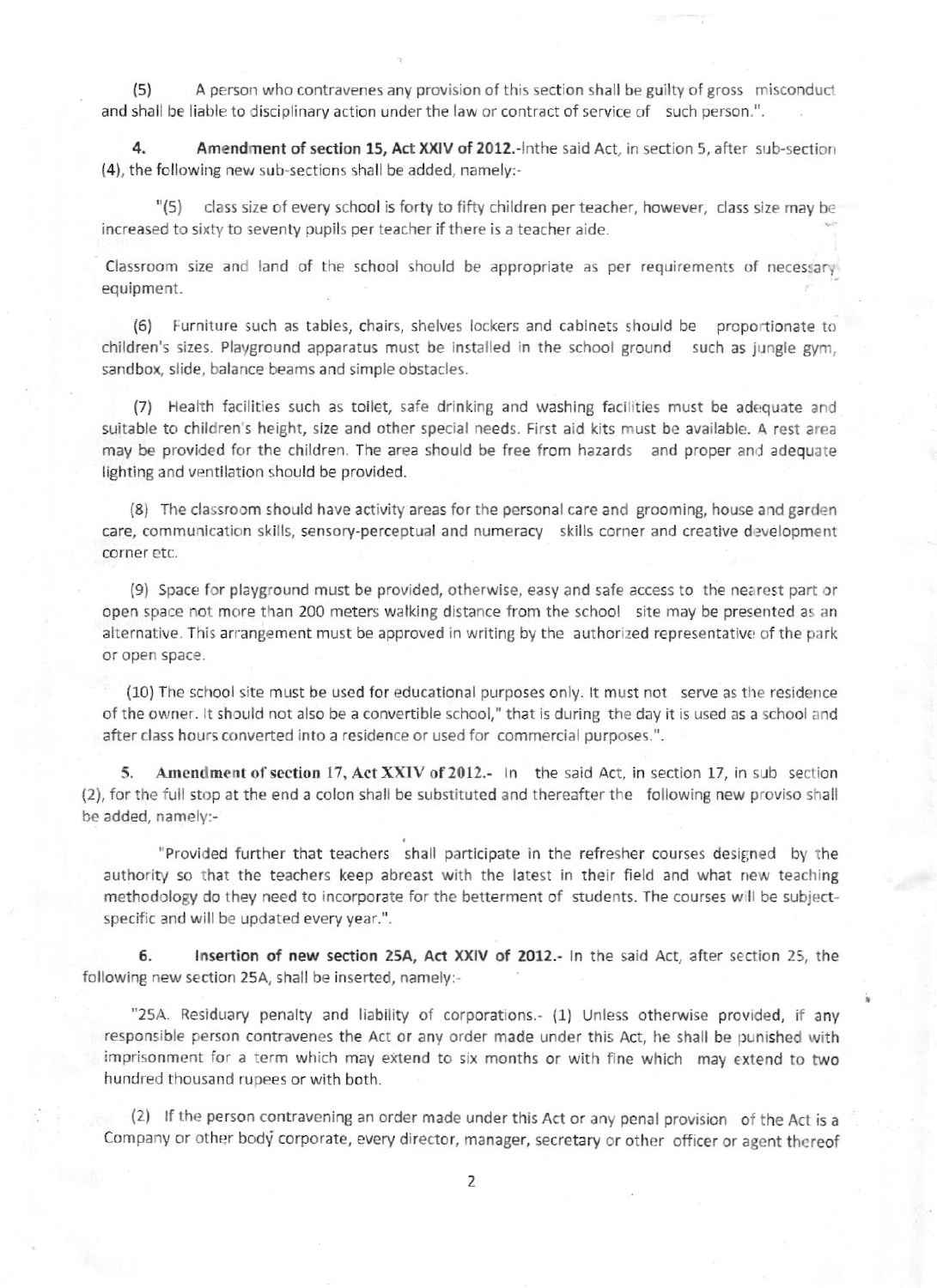shall, unless he proves that the contravention took place without his knowledge or that he exercised all due diligence to prevent such contravention, be deemed to be guilty of such contravention.

7. Amendment of section 26, Act XXIV of 2012.- In the said Act, after section 26, the following new section 26A shall be inserted, namely:-

"26A. Summary trial-(1) Notwithstanding anything contained in the Code of Criminal Procedure  $-898$  (Act V of 1898) but subject to sub-section (3), the Court shall summarily try an offence punishable helder this Act on the basis of a complaint submitted by the authorize officer of the prescribed authority

d may impose punishment of imprisonment for a term not exceeding six months or fine not ex eding two hundred thousand rupees.

{2) The Court shall conduct the summary trial of an offence under the Act in accordance wrth the provisions of Chapter XXll of the Code of Criminal Procedure 1898 {Act V of 1898) relating to the summary trials.

(3) lf the Court is of opinion that the nature of the offence does iustify summarv trial, it may conduct proceedings in accordance with the provisions of Chapter XX of the Code of Criminal Procedure 1898 (Act V of 1898).".

## STATEMENTS OF OBJECTIONS AND REASONS

It is the responsibility of the Government to ensure the implementation of a laws in the state. Education has a key role in the development of a nation. The Right to Free and Compulsory Education Act, 2012 is toothless legislation and required to insert penal clauses to implement Article 25A of the Constitution of Islamic Republic of Pakistan. Schools especially private schools are not implementing the ten percent quota of the poor children in letter and spirit. Furthermore, the progress of a country depends on quality education. Quality education can only be achieved through basic facilities like curriculum and extra curriculum activities, school buildings, electricity, laboratories and drinking water for education. Basic facilities missing in the existing schools may be provided on a fast track so that all schools and buildings are fully functional. The proposed legislation will bring a change in quality education and helps the 6overnment to implement the vision of free and compulsory education in the lslamabad Capital Territory.

> $Sd$ /-Mr. James Iqbal, Merhber, National Assembly